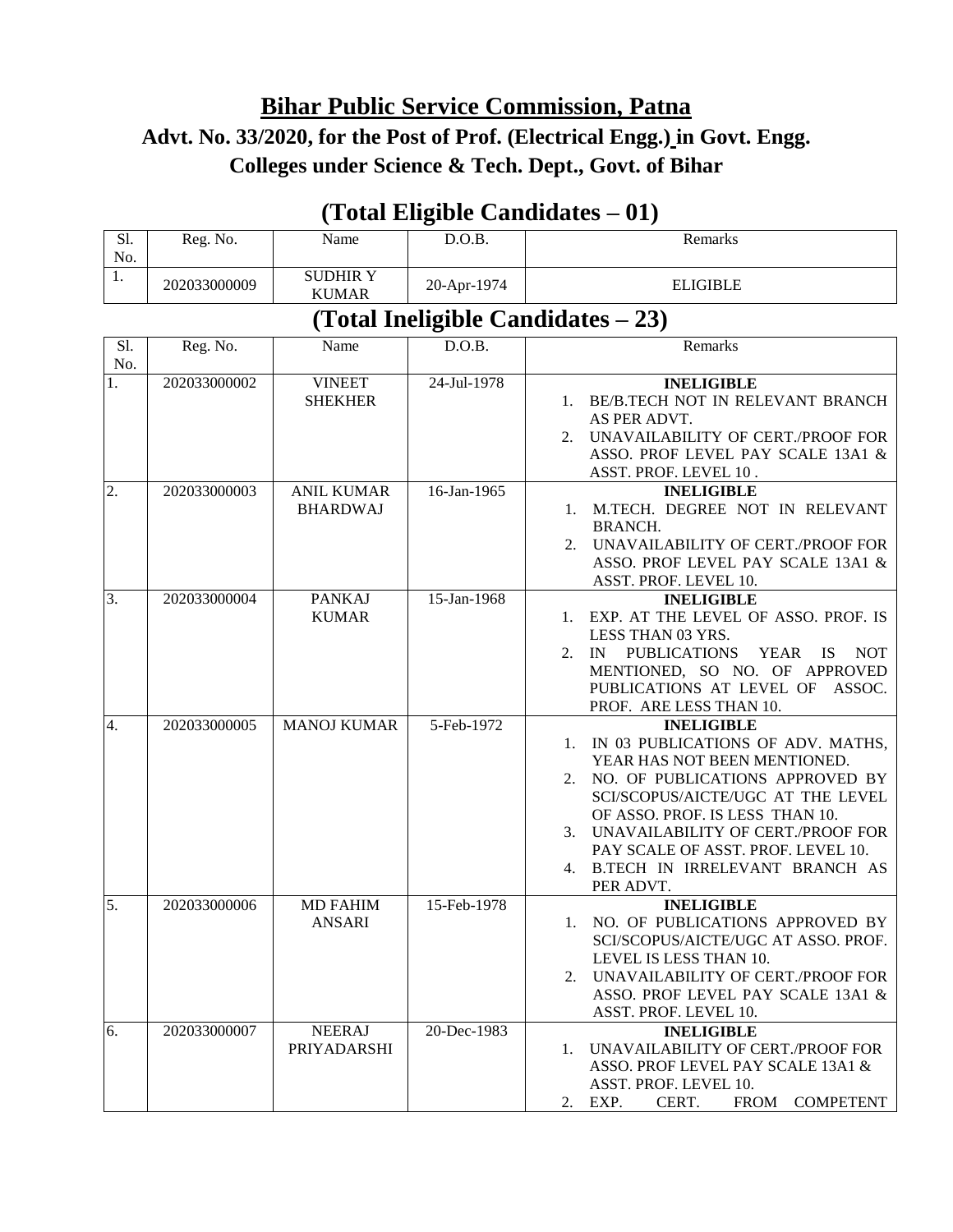|     |              |                     |             | AUTHORITY NOT ATTACHED.                                             |
|-----|--------------|---------------------|-------------|---------------------------------------------------------------------|
| 7.  | 202033000008 | <b>BARUN</b>        | 2-Jan-1976  | <b>INELIGIBLE</b>                                                   |
|     |              | <b>MANDAL</b>       |             | EXP. AT THE LEVEL OF ASSO. PROF. IS<br>1.                           |
|     |              |                     |             | LESS THAN 03 YRS.                                                   |
|     |              |                     |             | 2. PUBLICATIONS NOT ATTACHED.                                       |
|     |              |                     |             | NO. OF RESEARCH PAPERS AT<br><b>THE</b><br>3.                       |
|     |              |                     |             | LEVEL<br>OF<br>ASSO. PROF.<br>IN<br>SCI/                            |
|     |              |                     |             | <b>APPROVED</b><br><b>LIST</b><br>AICTE/UGC<br>OF                   |
|     |              |                     |             | JOURNALS IS LESS THAN 10 (TEN).                                     |
| 8.  | 202033000010 | DR                  | 1-Jul-1980  | <b>INELIGIBLE</b>                                                   |
|     |              | <b>DASAREDDY</b>    |             | NO. OF RESEARCH PAPERS AT<br><b>THE</b><br>1.                       |
|     |              | <b>MOHANREDDY</b>   |             | LEVEL<br>OF<br>ASSO.<br>PROF.<br>IN<br>SCI/                         |
|     |              |                     |             | <b>APPROVED</b><br>OF<br>AICTE/UGC<br><b>LIST</b>                   |
|     |              |                     |             | JOURNALS IS LESS THAN 10 (TEN).                                     |
|     |              |                     |             | UNAVAILABILITY OF CERT./PROOF FOR<br>2.                             |
|     |              |                     |             | ASSO. PROF LEVEL PAY SCALE 13A1 &                                   |
|     |              |                     |             | ASST. PROF. LEVEL 10.                                               |
| 9.  | 202033000011 | <b>DWARKA DAS</b>   | 18-Jan-1962 | <b>INELIGIBLE</b>                                                   |
|     |              | <b>NEEMA</b>        |             | UNAVAILABILITY OF CERT./PROOF FOR ASSO.                             |
|     |              |                     |             | PROF LEVEL PAY SCALE 13A1 & ASST. PROF.                             |
|     |              | <b>BHAGWAN</b>      | 18-Feb-1962 | LEVEL 10.<br><b>INELIGIBLE</b>                                      |
| 10. | 202033000012 | <b>SHREE RAM</b>    |             | 1. PUBLICATIONS NOT ATTACHED, ONLY                                  |
|     |              |                     |             | <b>LIST ATTACHED</b>                                                |
|     |              |                     |             | NO. OF RESEARCH PAPERS AT THE<br>2.                                 |
|     |              |                     |             | SCI/<br>LEVEL<br>OF<br>ASSO.<br>PROF.<br>IN                         |
|     |              |                     |             | <b>APPROVED</b><br><b>OF</b><br>AICTE/UGC<br><b>LIST</b>            |
|     |              |                     |             | JOURNALS IS LESS THAN 10(TEN).                                      |
|     |              |                     |             | UNAVAILABILITY OF CERT./PROOF FOR<br>3.                             |
|     |              |                     |             | ASSO. PROF LEVEL PAY SCALE 13A1 &                                   |
|     |              |                     |             | ASST. PROF. LEVEL 10.                                               |
| 11. | 202033000013 | <b>ANAMIKA</b>      | 17-Sep-1984 | <b>INELIGIBLE</b>                                                   |
|     |              |                     |             | 1. EXP. AT THE LEVEL OF ASSO. PROF. IS                              |
|     |              |                     |             | LESS THAN 03 YRS.                                                   |
|     |              |                     |             | NO. OF RESEARCH PAPERS AT THE<br>2.                                 |
|     |              |                     |             | ASSO.<br><b>LEVEL</b><br>OF<br>PROF.<br>IN                          |
|     |              |                     |             | SCI/AICTE/UGC APPROVED LIST<br>OF                                   |
|     |              |                     |             | JOURNALS IS LESS THAN 10(TEN).                                      |
| 12. | 202033000014 | <b>RAJIV RANJAN</b> | 27-Sep-1975 | <b>INELIGIBLE</b>                                                   |
|     |              |                     |             | 1. NO. OF RESEARCH PAPERS AT<br><b>THE</b>                          |
|     |              |                     |             | ASSO.<br>SCI/<br>LEVEL<br>OF<br>PROF.<br>IN                         |
|     |              |                     |             | <b>APPROVED</b><br><b>LIST</b><br>AICTE/UGC<br>OF                   |
|     |              |                     |             | JOURNALS IS LESS THAN 10(TEN).<br>UNAVAILABILITY OF CERT./PROOF FOR |
|     |              |                     |             | 2.<br>ASSO. PROF LEVEL PAY SCALE 13A1 &                             |
|     |              |                     |             | ASST. PROF. LEVEL 10.                                               |
| 13. | 202033000015 | MRS SASWATI         | 30-Jun-1980 | <b>INELIGIBLE</b>                                                   |
|     |              | <b>KUMARI</b>       |             | 1. EXP. AT THE LEVEL OF ASSO. PROF. IS                              |
|     |              | <b>BEHERA</b>       |             | LESS THAN 3 YRS.                                                    |
|     |              |                     |             | 2. UNAVAILABILITY OF CERT./PROOF FOR                                |
|     |              |                     |             | PAY SCALE OF ASST. PROF. LEVEL 10 &                                 |
|     |              |                     |             | ASSOC. PROF. LEVEL 13A1.                                            |
|     |              |                     |             | 3. NO. OF RESEARCH PAPERS AT<br><b>THE</b>                          |
|     |              |                     |             | ASSO.<br>SCI/<br>LEVEL<br>OF<br>PROF.<br>IN                         |
|     |              |                     |             | AICTE/UGC<br><b>APPROVED</b><br><b>LIST</b><br>OF                   |
|     |              |                     |             | JOURNALS IS LESS THAN 10(TEN).                                      |
|     |              |                     |             |                                                                     |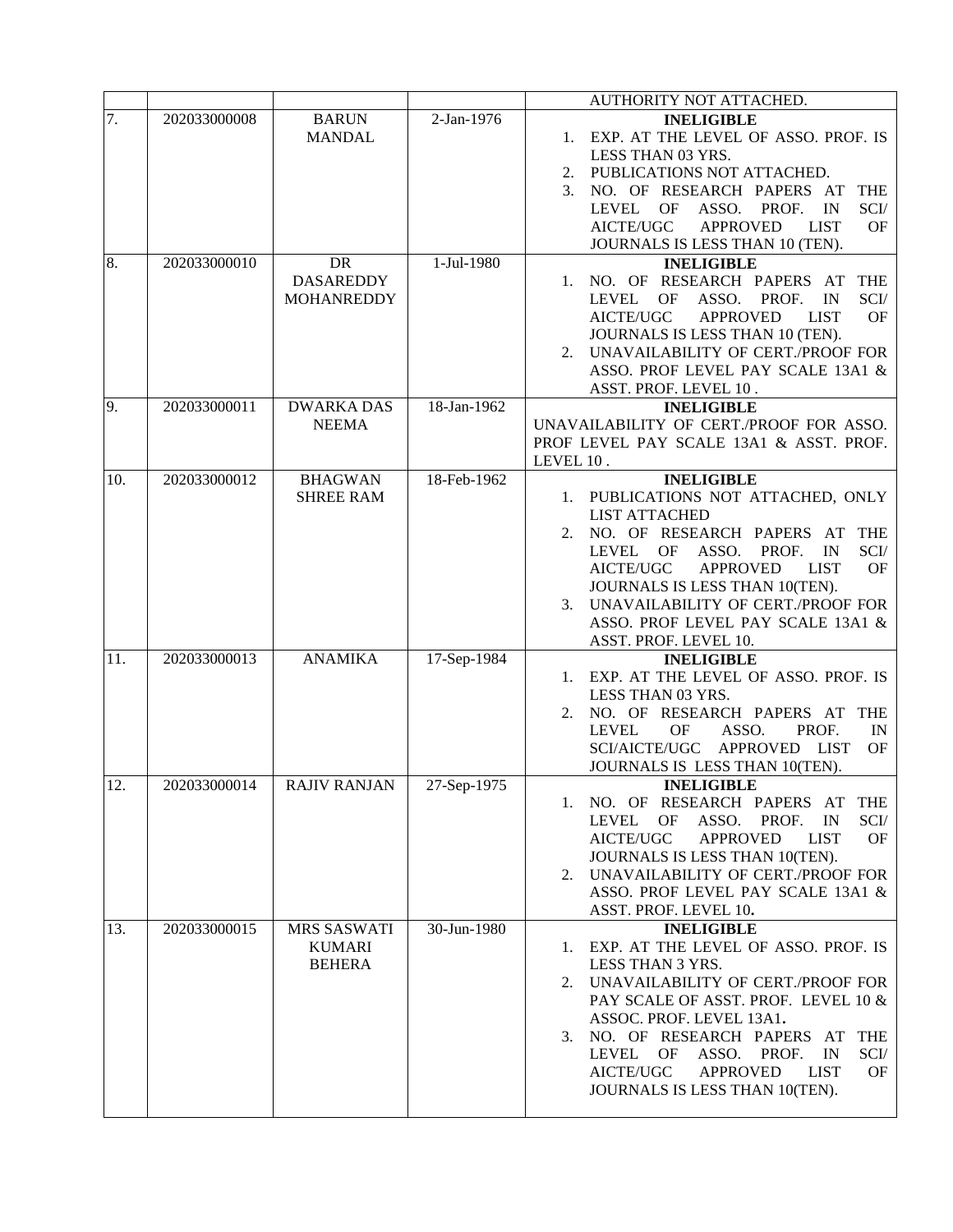| 14. | 202033000016 | <b>VIVEK KUMAR</b> | 15-Feb-1975 | <b>INELIGIBLE</b>                                                         |
|-----|--------------|--------------------|-------------|---------------------------------------------------------------------------|
|     |              |                    |             | 1. NOT HAVING B.TECH IN RELEVANT                                          |
|     |              |                    |             | BRANCH AS PER ADVT. (AMIE IN                                              |
|     |              |                    |             | ELECT & COMM).                                                            |
|     |              |                    |             | 2. EXPERIENCE AT ASSO. PROF. LEVEL-13                                     |
|     |              |                    |             | IS LESS THAN 3 YRS.                                                       |
|     |              |                    |             | 3. UNAVAILABILITY OF CERT./PROOF FOR                                      |
|     |              |                    |             | ASSO. PROF LEVEL PAY SCALE 13A1 &                                         |
|     |              |                    |             | ASST. PROF. LEVEL 10.                                                     |
| 15. | 202033000017 | <b>RITAM</b>       | 17-Sep-1986 | <b>INELIGIBLE</b>                                                         |
|     |              | <b>HANSDA</b>      |             | Ph.D NOT AWARDED.<br>1.                                                   |
|     |              |                    |             | EXP. AT THE LEVEL OF ASSISTANT<br>2.                                      |
|     |              |                    |             | PROFESSOR IS LESS THAN 7 YRS.                                             |
|     |              |                    |             | EXP. AT THE LEVEL OF ASSO. PROF. IS<br>3.                                 |
|     |              |                    |             | LESS THAN 3 YRS.                                                          |
|     |              |                    |             | 4. NO RESEARCH PAPERS AT THE LEVEL                                        |
|     |              |                    |             | OF ASSO. PROF. IN SCI/AICTE/UGC                                           |
|     |              |                    |             | APPROVED LIST OF JOURNALS.                                                |
| 16. | 202033000023 | <b>RAJESH ARYA</b> | 25-May-1979 | <b>INELIGIBLE</b>                                                         |
|     |              |                    |             | 1. EXP. AT THE LEVEL OF ASSO. PROF. IS                                    |
|     |              |                    |             | LESS THAN 03 YRS.                                                         |
|     |              |                    |             | 2. UNAVAILABILITY OF CERT./PROOF FOR                                      |
|     |              |                    |             | ASSO. PROF LEVEL PAY SCALE 13A1 &                                         |
|     |              |                    |             | ASST. PROF. LEVEL 10.                                                     |
| 17. | 202033000024 | <b>PANKAJ</b>      | 7-Sep-1970  | <b>INELIGIBLE</b>                                                         |
|     |              | <b>KUMAR</b>       |             | NOT HAVING B.E./B.TECH. IN RELEVANT<br>1.                                 |
|     |              |                    |             | BRANCH DEGREE AS PER ADVT. (B.Sc.                                         |
|     |              |                    |             | & M.Sc. IN ELECTRONICS).                                                  |
|     |              |                    |             | NO. OF RESEARCH PAPERS<br>AT<br><b>THE</b><br>2.                          |
|     |              |                    |             | <b>LEVEL</b><br>ASSO. PROF.<br>SCI/<br>OF<br>IN                           |
|     |              |                    |             | AICTE/UGC<br><b>APPROVED</b><br><b>LIST</b><br>OF                         |
|     |              |                    |             | JOURNALS IS LESS THAN 10(TEN).<br>UNAVAILABILITY OF CERT./PROOF FOR<br>3. |
|     |              |                    |             | ASSO. PROF LEVEL PAY SCALE 13A1 &                                         |
|     |              |                    |             | ASST. PROF. LEVEL 10.                                                     |
| 18. | 202033000027 | <b>NITIN KUMAR</b> | 4-Mar-1980  | <b>INELIGIBLE</b>                                                         |
|     |              | <b>GARG</b>        |             | NO RESEARCH PAPERS AT THE LEVEL<br>1.                                     |
|     |              |                    |             | OF ASSO. PROF. IN SCI/AICTE/UGC                                           |
|     |              |                    |             | <b>APPROVED LIST OF JOURNALS</b>                                          |
|     |              |                    |             | NO EXP. AT ASSOC. PROF. (LEVEL 13)<br>2.                                  |
| 19. | 202033000028 | <b>SANJAY</b>      | 19-Feb-1966 | <b>INELIGIBLE</b>                                                         |
|     |              | <b>KUMAR SINHA</b> |             | IN THE EXP. LETTER ISSUED BY MSL<br>1.                                    |
|     |              |                    |             | INDUSTRY LIMITED AND COLLEGE OF                                           |
|     |              |                    |             | ENGG. ROORKEE, SALARY STRUCTURE                                           |
|     |              |                    |             | IS NOT MENTIONED.                                                         |
|     |              |                    |             | EXP.<br><b>LETTER</b><br><b>WITH</b><br><b>SALARY</b><br>2.               |
|     |              |                    |             | <b>STRUCTURE</b><br><b>CONCERNED</b><br><b>WITH</b>                       |
|     |              |                    |             | GALGOTIA UNIV. & AMITY UNIV. HAS                                          |
|     |              |                    |             | NOT BEEN SUBMITTED.                                                       |
| 20. | 202033000030 | <b>KRISHNA</b>     | 19-Sep-1968 | <b>INELIGIBLE</b>                                                         |
|     |              | <b>CHANDRA ROY</b> |             | NOT HAVING B.E./B.TECH. IN RELEVANT<br>1.                                 |
|     |              |                    |             | BRANCH DEGREE AS PER ADVT. (B.SC.                                         |
|     |              |                    |             | & M.SC. IN ELECTRONICS).                                                  |
|     |              |                    |             | UNAVAILABILITY OF CERT./PROOF FOR<br>2.                                   |
|     |              |                    |             | ASSO. PROF LEVEL PAY SCALE 13A1 &                                         |
|     |              |                    |             | ASST. PROF. LEVEL 10.                                                     |
|     |              |                    |             |                                                                           |